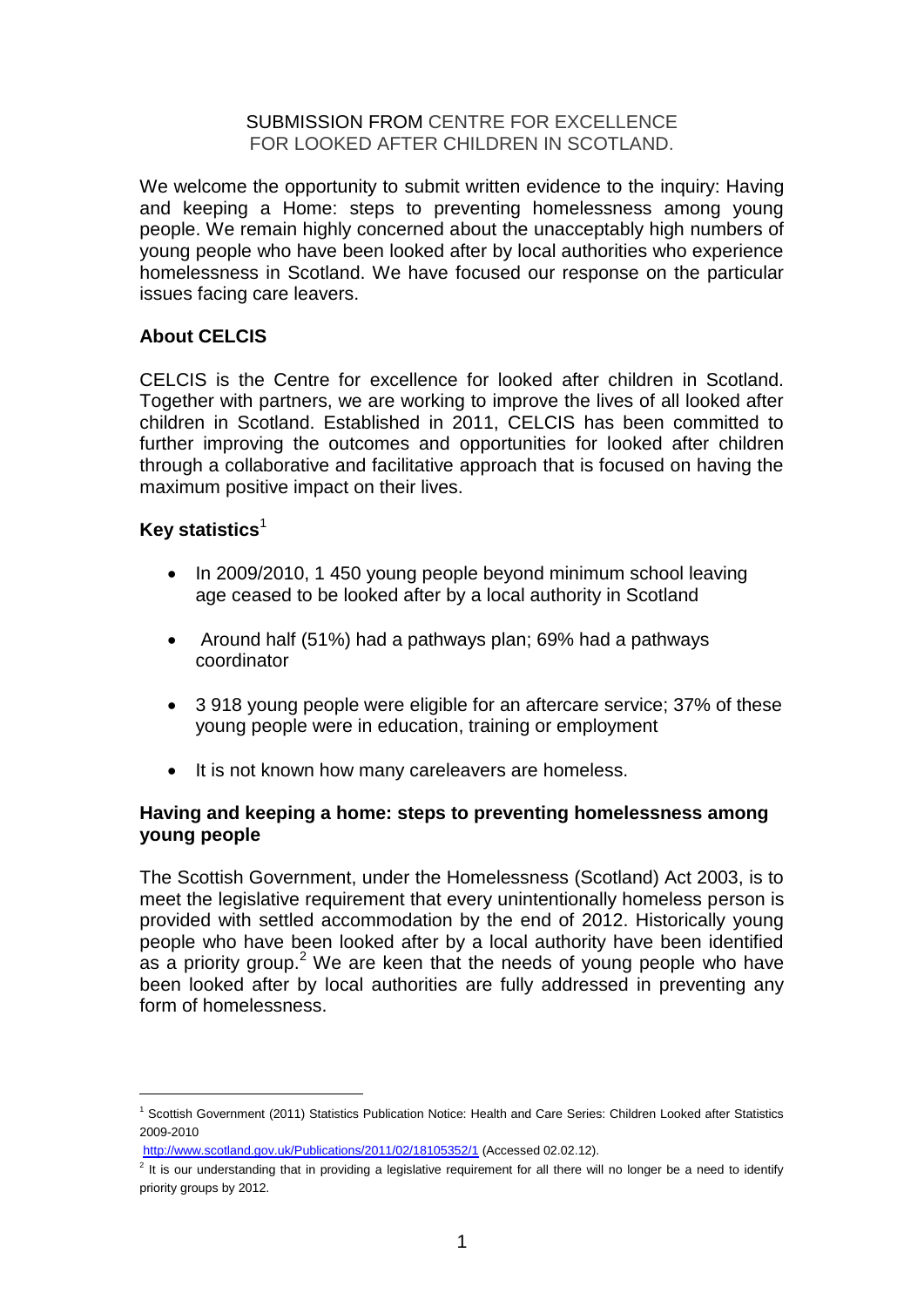We already know that young people with a care history are disproportionately represented in homeless populations. In 2010/2011, 2,332 homeless applicants aged under 25 had a household member who had been formerly looked after by the local authority.<sup>3</sup> Although a sizeable number, these figures will only reflect those who actually apply for housing and omit a significant proportion of young people who may experience many different forms of homelessness. Furthermore, it has been well recognised that young people who have been looked after should not have to present as 'homeless' to be provided with accommodation.

### **Key issues for care leavers**

- **Emotional support –** Forty careleavers participating in The Debate Project spoke about the need for emotional support when leaving care as their key concern.<sup>4</sup> Feeling alone, depressed, worried and anxious about the future were commonly reported. They spoke about the 'small things' that can matter most – having someone who will listen and access to support 'out of hours' when they are mostly likely to need it. In addition, access to appropriate mental health services is vital to supporting emotional well-being.
- **Positive transitions** to supported or independent living. This is an incredibly challenging time for any young person. Being fully involved in pathways planning, having opportunities to make carefully planned, staged transitions to new living arrangements that will holistically meet their needs is essential and needs to involve all partners e.g. social work, housing and health.
- **Developing skills**  Budgeting, cooking**,** cleaning are all skills to be supported and developed. Pathway planning should cover the support for young people to develop these skills. Practical difficulties in maintaining tenancies can lead to homelessness.
- **Financial support –** Accessing timely financial support is imperative. There can be confusion about the eligibility to aftercare services due to strict criteria (see below). As highlighted in Barnardo's Scotland evidence to the inquiry, financial stress and strain for careleavers can quickly escalate to create a multitude of problems. Practical help to ensure access to all available financial support is vital.
- **Opportunities to return and make mistakes –** Many young people highlighted the wish to visit former carers (residential and foster care) and missed the practical and emotional support when this was not a possibility.

- <http://www.scotland.gov.uk/Resource/Doc/356601/0120522.pdf> (Accessed 02.02.12).
- <sup>4</sup> The Debate Project (2009) 'Life after care': Young people's views on leaving care

1

<sup>&</sup>lt;sup>3</sup> Scottish Government (2011) A National Statistics publication for Scotland: Operation of the Homeless Persons Legislation in Scotland: 2010-2011

[http://www.scottishthroughcare.org.uk/docs/managefiles/Debate\\_Project\\_Life\\_After\\_Care\\_Conference\\_2009\\_Report.](http://www.scottishthroughcare.org.uk/docs/managefiles/Debate_Project_Life_After_Care_Conference_2009_Report.pdf) [pdf](http://www.scottishthroughcare.org.uk/docs/managefiles/Debate_Project_Life_After_Care_Conference_2009_Report.pdf)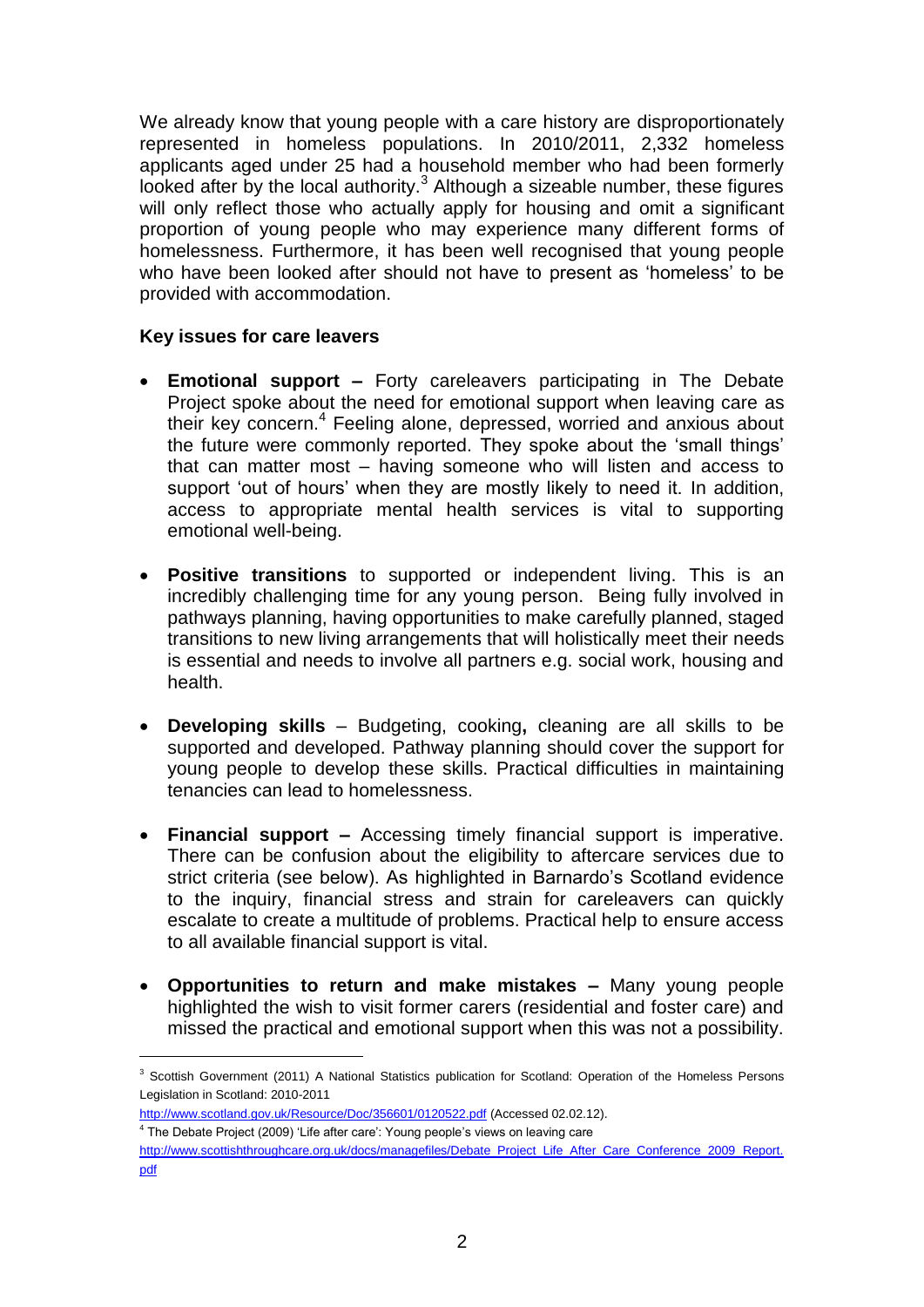Many young people have family to support them when things 'go wrong'. For some care leavers this is not a possibility and this can leave them highly vulnerable. There are examples of some good practice e.g. North Lanarkshire's 'Living Close By'.

 **Having and keeping a home –** Ongoing support is needed to ensure that young people can successfully maintain living arrangements. Accommodation needs to be of good quality with sufficient furnishings. Fundamentally, careleavers need to feel safe and secure and access to 24 hours support may be necessary.

### **A question of age and support**

Whilst the average age of leaving home for young people in the UK has risen to the mid-twenties, looked after young people may still be expected to 'leave care' at the age of sixteen. The report of the Scottish Commissioner for Children and Young People's office, *Sweet 16? The age of leaving care in Scotland,* highlighted the extent of the challenges experienced by young people where a culture existed of 'leaving care' at sixteen years old.<sup>5</sup> One of the particular challenges highlighted is the threshold for receiving aftercare services.<sup>6</sup> A follow up report highlighted that although some progress has been made, there was still a considerable amount of work to do.<sup>7</sup> This report specifically highlighted concerns about the economic downturn resulting in services for careleavers being affected.

### **The role of corporate parent**

1

In 2008, the Scottish Government published *These are our bairns*: *A guide for community planning partnerships on being a good corporate parent*. The report specifically highlighted concerns about the high rates of homelessness amongst careleavers and the need of targeted approaches to avert the risk of homelessness. The importance of supporting positive transitions for young people is highlighted,

'Moving into independence is about more than simply finding a roof. Corporate parents will want to satisfy themselves that young people leaving care have the necessary life skills and confidence to cope with independent living and the supports they need to sustain the move must be in place. Some young people will need more support than others and a range of services may need to be available' (Scottish Government, 2008:49).

The role of the housing services has been identified as central to ensuring the needs of careleavers are met and we would support their active involvement in the community planning process (see Appendix one).

<sup>5</sup> SCCYP (2008) *Sweet 16? The age of leaving care in Scotland,* Edinburgh:SCCYP.

 $6$  A care leaver is only entitled to aftercare support if they are looked after by a local authority on or after reaching school leaving age (SCCYP, 2008).

<sup>7</sup> SCCYP (2009) *Sweet 16? One year on – Is life any sweeter? The age of leaving care in Scotland,*  Edinburgh:SCCYP.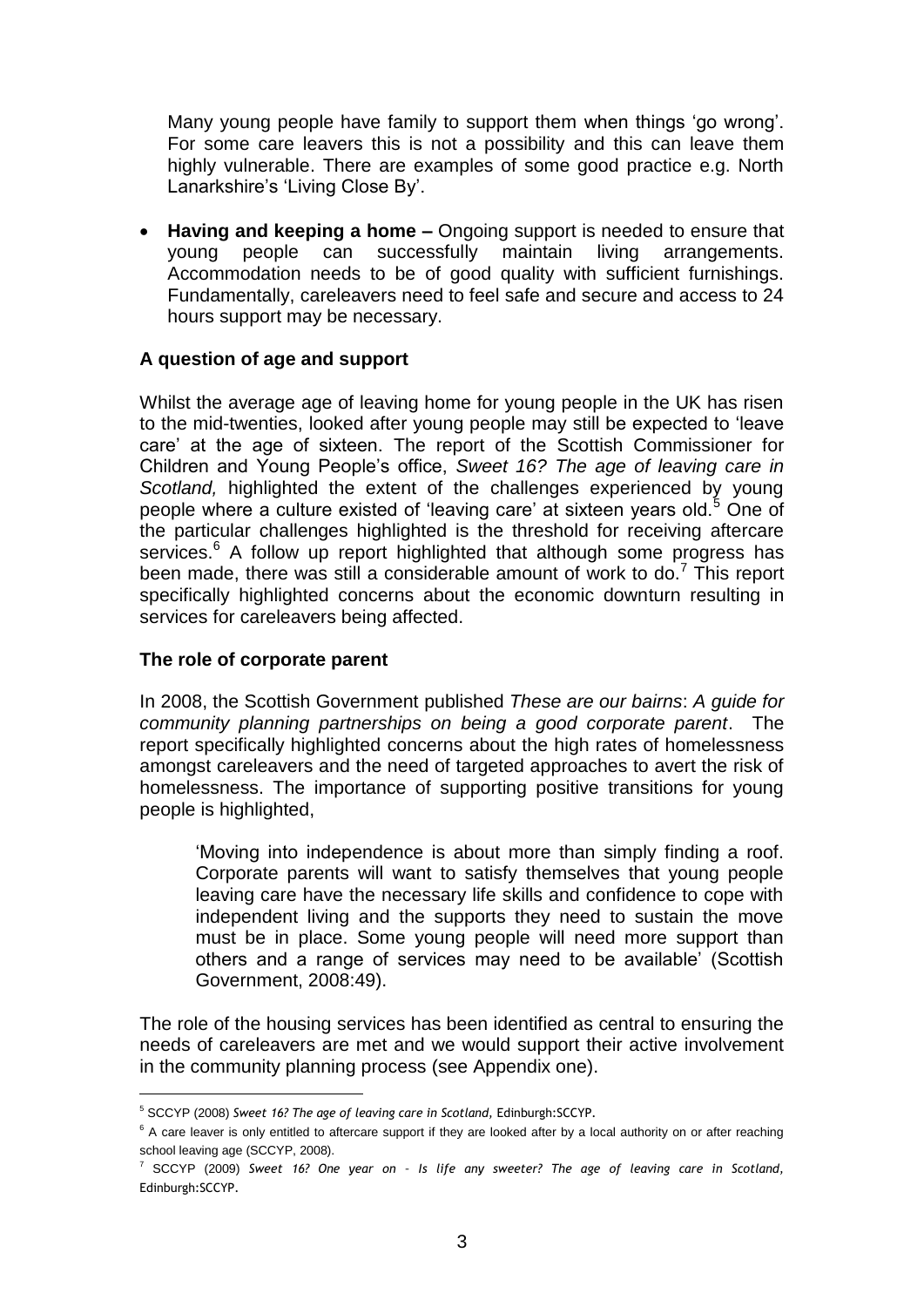The quality of accommodation that is being offered to careleavers has been raised as a specific concern. As a corporate parent, every local authority should be asking themselves a key question: Would this be 'good enough' for my child? It is important that young people can feel safe and secure.

#### **Conclusion**

1

We have established that homelessness should not be a reality for careleavers. We need to improve services to ensure that all careleavers receive the practical and emotional support needed to make a positive transition to adulthood. The innovative involvement of young careleavers (IRISS) in the design of services to meet their needs is highly welcomed. $8$ 

Housing services should:

- Make sure that children's needs are at the centre of decisions made around housing and any housing support offered to families.
- Make sure you work closely with housing associations and registered social landlords to raise their awareness of corporate parenting and our responsibilities to Looked After young people and care leavers.
- Make sure that staff working in housing services understand their additional responsibilities to Looked After children and young people, and care leavers.
- Make sure that staff working in allocations, arrears recovery and estate management receive appropriate training to better understand the particular needs of care leavers.
- Make sure that you work closely with colleagues in throughcare and aftercare services to develop realistic and sustainable pathways plans.
- Make sure that your housing allocation policy is sufficiently flexible to meet the needs of care leavers without resorting to the use of homelessness legislation.
- Always consider the following basic questions:
- Does the accommodation meet any identified health or disability needs?
- Is the landlord or provider suitable?
- Does the accommodation meet the young person's needs in respect of education, training or employment, for example access to public transport?
- Think about all possible options, including starter flats, peer support arrangements and other creative options to offer young care leavers.
- Consider the community within which the young person will be living and the supports it offers, the positive friendships and relationships which need to be maintained.
- With colleagues across the council, support young people who are in full-time further or higher education, for example if they require

<sup>&</sup>lt;sup>8</sup> Redesigning support for care leavers. An IRISS partnership project working with the Scottish Throughcare and Aftercare Forum, Argyll and Bute Council, Snook, practitioners and careleavers. [http://www.iriss.org.uk/project/re](http://www.iriss.org.uk/project/re-designing-support-care-leavers)[designing-support-care-leavers](http://www.iriss.org.uk/project/re-designing-support-care-leavers)